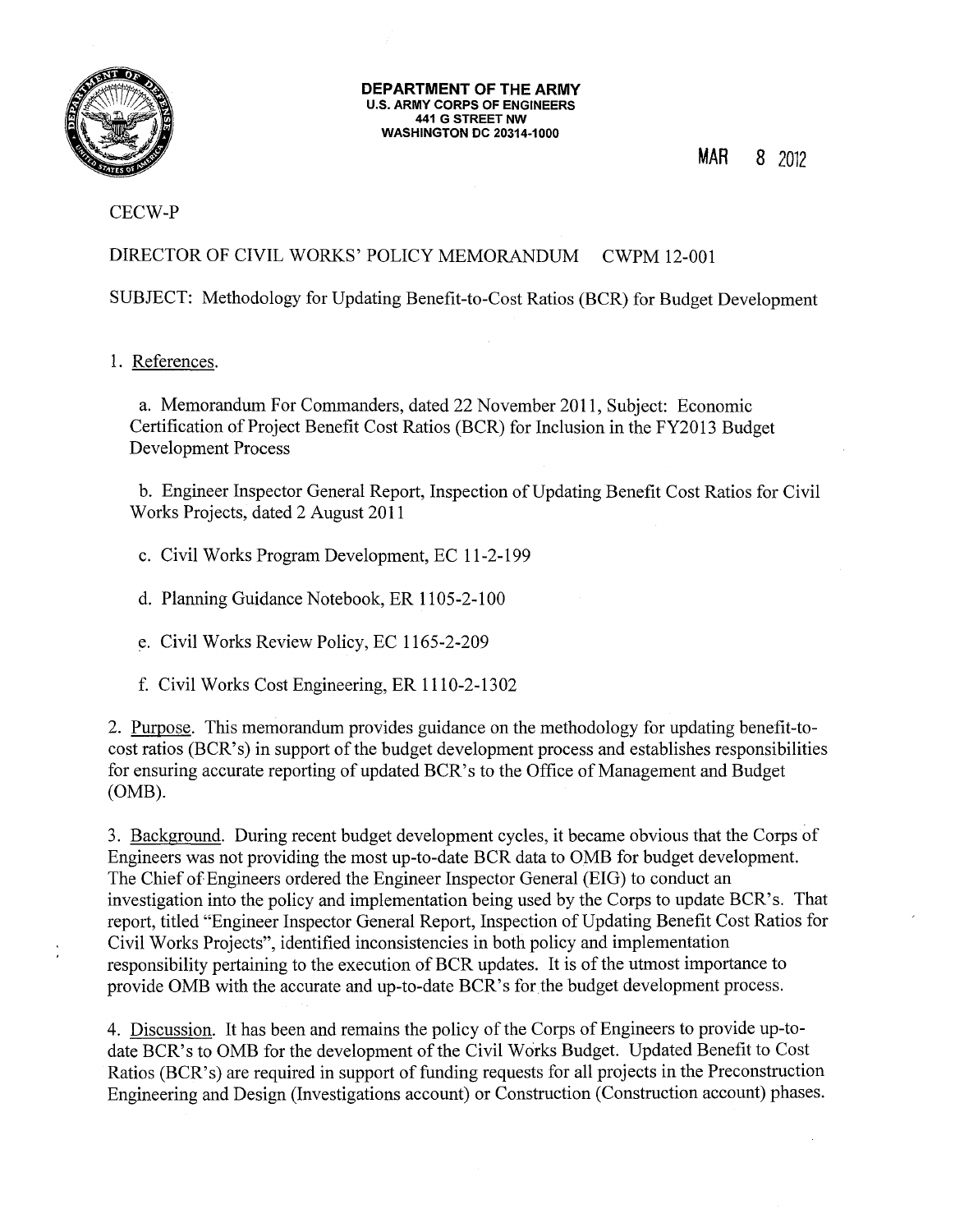SUBJECT: Methodology for Updating Benefit-to-Cost Ratios for Budget Development

a. Updating Requirements. The BCR will be calculated based on the benefits in the latest approved official document, such as a Feasibility Report, Chief of Engineers Report, Limited or General Reevaluation Report (LRR or GRR), Engineering Documentation Report (EDR), or other reports where economics are updated in accordance with ER 1105-2-100. In accordance with this guidance, the updating of economic benefit estimates should be made in coordination with the annual update of project cost estimates. To support the annual Program Development process, an update of economic benefits and costs should be undertaken in those situations where the Project Delivery Team (PDT) determines changes in project scope and cost warrant a reassessment (ER 1105-2-100 Appendix G). The time frame for economic updates is described below for new start and continuing construction projects.

(1) New Construction Projects. For any project or element proposed as new construction, the fiscal year date of approval of the latest economic analysis, as outlined in this document, must not precede the fiscal year of the Major Subordinate Command (MSC) program submission by more than 3 fiscal years. For example, for any continuing construction project recommended in your program year (PY) submission, the price level of the economic analysis can be no earlier than 1 October current calendar year  $(CCY)$ -4 - the first day of PY-5.

(2) Continuing Construction Projects. Continuing construction data from the P2 data base will be used in developing the President's PY Budget. For continuing construction projects, the fiscal year date of approval of the latest economic analysis, as outlined in this document, must not precede the fiscal year of the MSC program submission by more than 5 fiscal years. For example, for any continuing construction project recommended in your PY submission, the price level of the economic analysis can be no earlier than 1 October CCY-6 - the first day of PY-7. This point in time precedes the start of the fiscal year in which you are making your submission by 5 fiscal years. If the fiscal year of the price level is more than 5 fiscal years old, you must perform an economic update to show that the calculated BCR and the remaining benefits remaining costs ratio (RBRCR) are current and consistent with this guidance.

b. Roles and Responsibilities. It is the responsibility of the entire Corps vertical team to ensure proper and accurate reporting of BCR's. Command responsibilities are as follows:

(1) District Responsibilities. It is the responsibility of the District to provide up-to-date BCR's to their MSC (as defined in Paragraph 4 above) during the budget development process. This includes: 1) identifying the appropriate level of update required in Table 1 of the attachment to this memorandum, 2) ensuring that the Programs and Project Management organization provide the appropriate time and funding to the Planning organization allowing the economist and other required disciplines to support the required update, and 3) ensuring adequate review and approval as defined in Table 2 of the attachment to this memorandum. More detailed roles for the District are outlined in Paragraph 4 of the attachment of this memorandum.

(2) MSC Responsibility. It is the responsibility of the MSC to: 1) verify that all BCR's submitted for budget development are accurate and appropriately scoped as required in Table 1 of the attachment to this memorandum, 2) ensure the appropriate time and funding support, and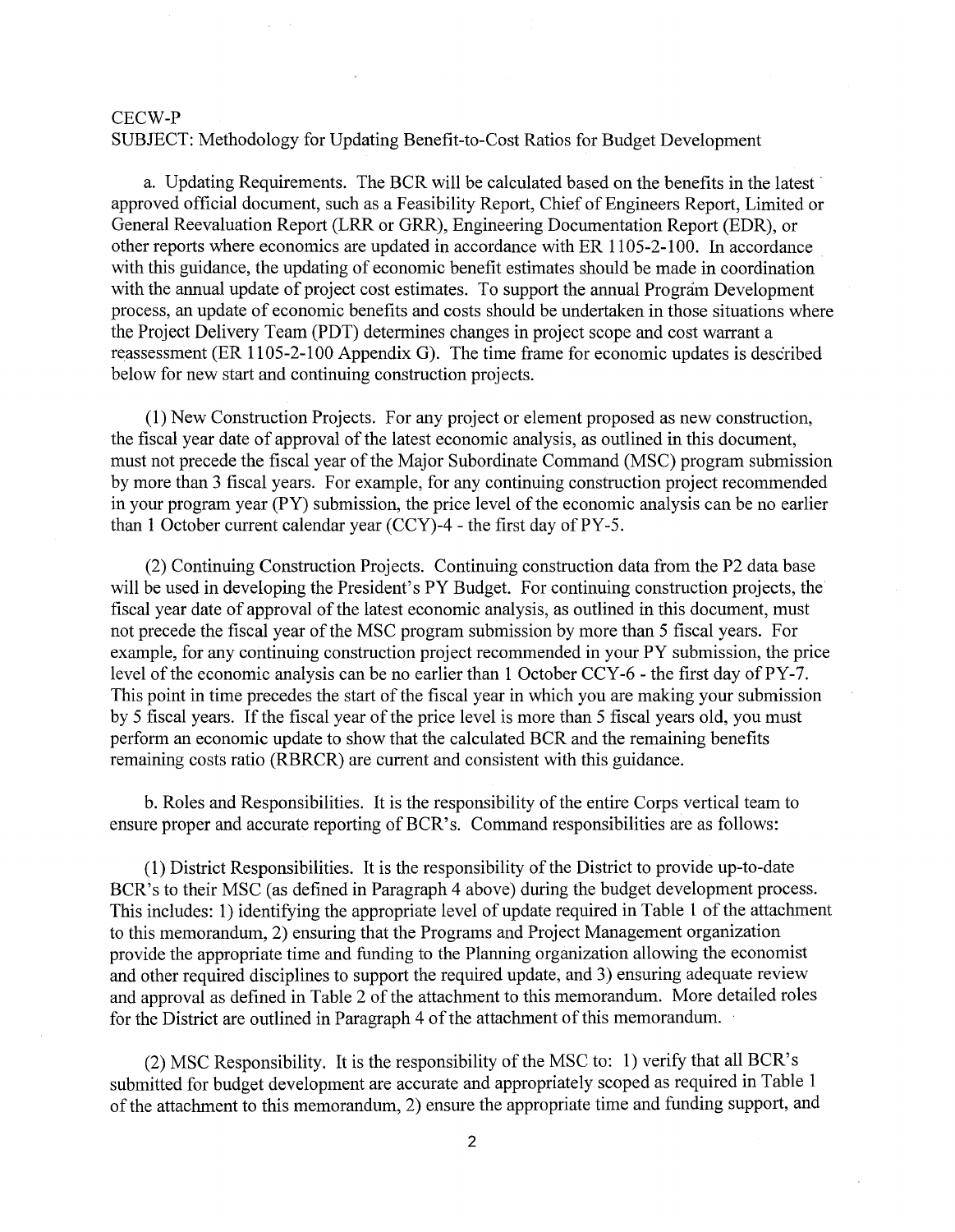SUBJECT: Methodology for Updating Benefit-to-Cost Ratios for Budget Development

3) ensure adequate review and approval as defined in Table 2 of the attachment to this memorandum. More detailed roles for the MSC are outlined in Paragraph 4 of the attachment of this memorandum.

 $(3)$  HQUSACE Responsibilities. It is the responsibility of HQUSACE to: 1) ensure existing policy is in place to prepare BCR Updates, 2) communicate the policy to MSC's and Districts, 3) provide guidance to MSC's and Districts in understanding the policy requirements and 4) oversee MSC implementation of policy and guidance.

c. Implementation. Implementation of the BCR Updating Requirements (defined in Paragraph 3), Roles and Responsibilities (defined in Paragraph 4), and the use of the Updating Methodology (defined in the attachment and supplements to this memorandum) is required as of the date of this memorandum.

5. Contact. Comments or concerns regarding this memorandum should be brought to the attention of Mr. Theodore A. Brown, P.E., Chief Planning and Policy, or his action officer Thomas E. Hughes at 202-761-5534.

FOR THE COMMANDER:

STEVEN L. STOCKTON, P.E. Director of Civil Work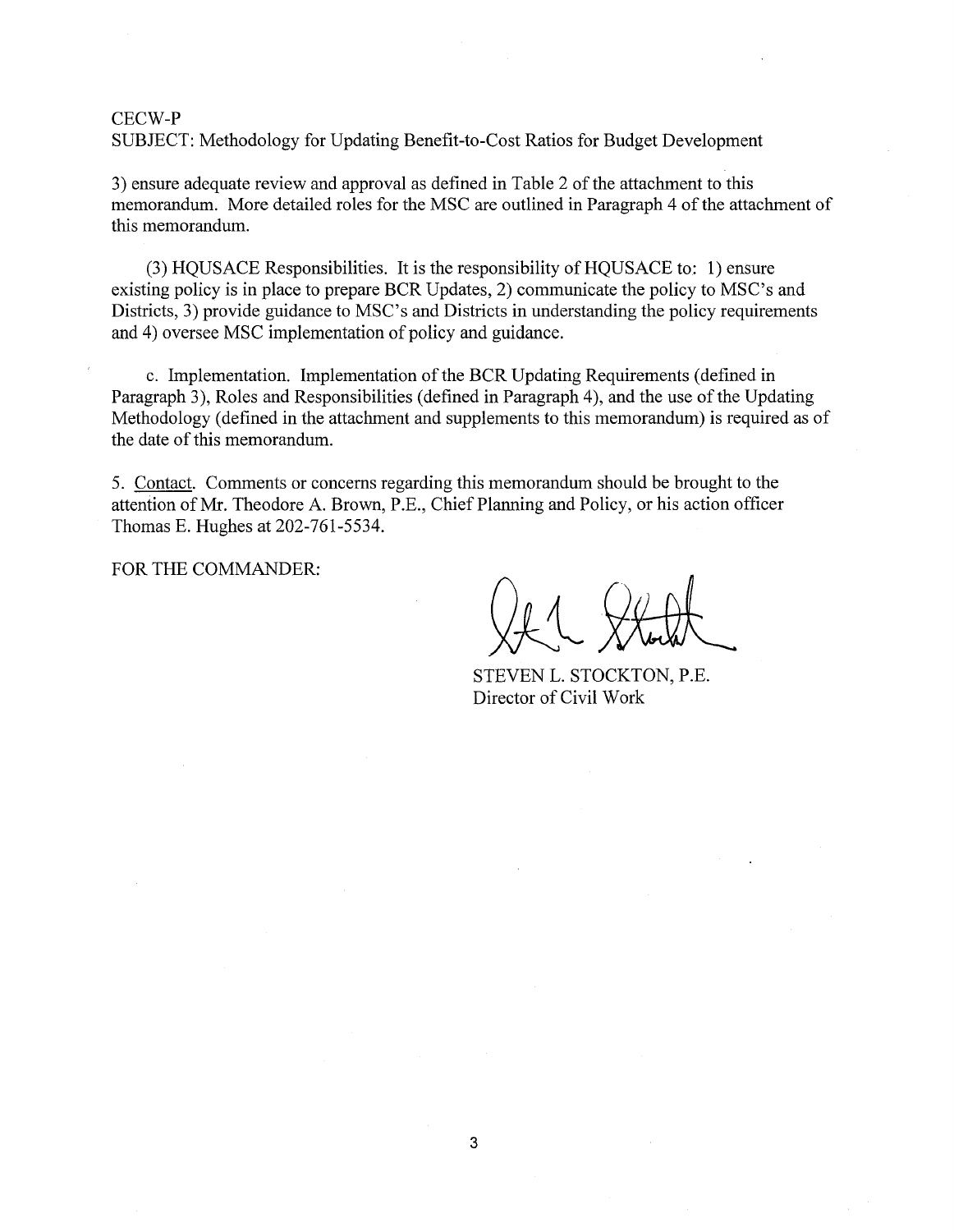SUBJECT: Methodology for Updating Benefit-to-Cost Ratios for Budget Development

## ATTACHMENT - METHODOLOGY FOR UPDATING BENEFIT-TO-COST RATIOS

#### 1. References:

EC 11-2-199 FY2012 CIVIL WORKS PROGRAM DEVELOPMENT ER 1105-2-100 PLANNING GUIDANCE NOTEBOOK EC 1165-2-209 CIVIL WORKS REVIEW POLICY ER 1110-2-1302 CIVIL WORKS COST ENGINEERING

2. Program Development Criteria. Updated Benefit to Cost Ratios (BCR's) are required in support of funding requests for all projects in the Preconstruction Engineering and Design (Investigations Account) or Construction phases. The BCR will be calculated based on the benefits in the latest approved official document, such as Feasibility Report, Chief of Engineers Report, Limited or General Reevaluation Report (LRR or GRR), Engineering Documentation Report (EDR), or other reports where economics are updated in accordance with ER 1105-2-100. In accordance with the current guidance, the updating of economic benefit estimates should be made in coordination with the annual update of project cost estimates. To support the annual Program Development process, an update of economic benefits and costs must be undertaken in those situations where the Project Delivery Team (PDT) determines that changes in project scope and cost warrant a reassessment (ER 1105-2-100 Appendix G). The time frame for economic updates is described below for new start and continuing construction projects.

a. New Construction Projects. For any project or element proposed as new construction, the fiscal year date of approval of the latest economic analysis must not precede the fiscal year of the MSC program submission by more than 3 years. For example, for any new construction project or element in your FY2013 (PY) initial submission, the approval date of the document containing the most recent economic analysis can be no earlier than 1 October 2007 (CCY-4) the first day of FY2008 (PY-5).

b. Continuing Construction Projects. Continuing construction data from the P2 data base will be used in developing the President's PY Budget. For continuing construction projects, the fiscal year date of approval of the latest economic analysis must not precede the fiscal year of the MSC program submission by more than 5 years. For example, for any continuing construction project recommended in your June submission in support of the FY2013 budget, the price level of the economic analysis can be no earlier than 1 October 2005 (CCY -6) - the first day of FY 2006 (PY -7). This point in time precedes the start of the fiscal year in which you are making your submission by 5 years. If the fiscal year of the price level is more than 5 years ago, you must perform an economic update to show that the calculated BCR and the remaining benefits remaining costs ratio (RBRCR) are current and consistent with this guidance.

3. Economic Update Process. In accordance with the annual Budget Development Process, the economic update will involve no major new analysis. The purpose of the economic update (Levels 1-3 in Table 1 below) is to support the budget development process and not to reevaluate authorization. It will be limited to reviewing and updating previous assumptions and limited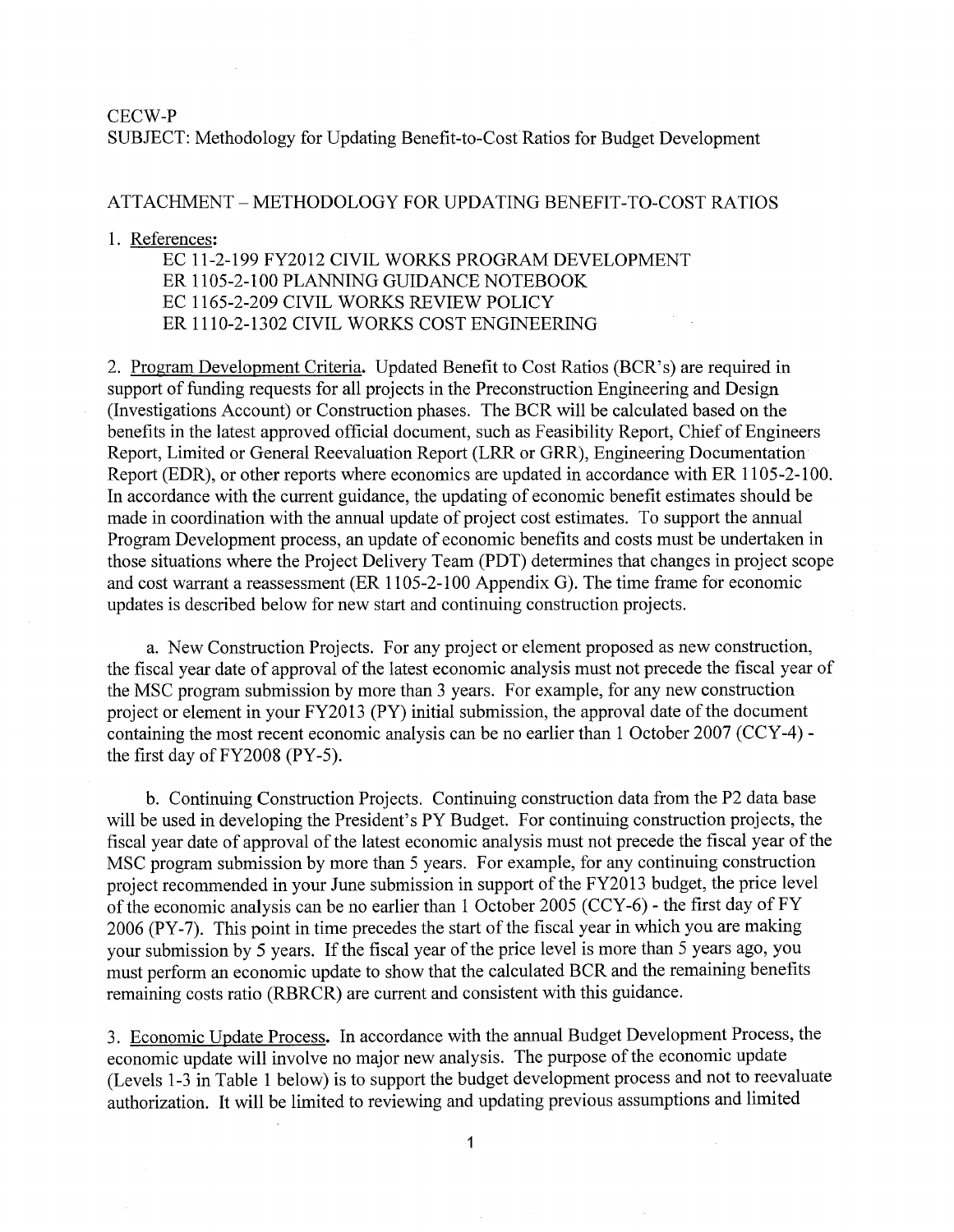SUBJECT: Methodology for Updating Benefit-to-Cost Ratios for Budget Development

surveying, sampling, and application of other techniques to affirm or develop a reasonable revised estimate of project benefits. Economic updates should be performed in accordance with the update plan in the feasibility or post authorization change report and/or the Project Management Plan. MSCs will approve all economic updates except Level 4. Table 1 describes the four Levels in more detail.

All economic analysis will be conducted using the 7% discount rate and the current year discount rate. BCR's will be calculated using total project cost and total benefits. Costs that have accrued will be discounted back to the price level of the benefits last approved report and this cost will be added to the remaining cost, also in the price year of the last approved report, provided by Engineering as per their guidance. Interest during construction will only be calculated based on remaining construction costs and a schedule to complete that assumes adequate funding.

| <b>Update Level</b>         | Scope*                               | Anticipated Cost and Time** |
|-----------------------------|--------------------------------------|-----------------------------|
| Level $1 -$ Reaffirmation   | - Qualitative re-verification of key | \$15K - \$50K and One Month |
| (Qualitative analysis       | benefit assumptions                  | Plus                        |
| affirms that all previous   | - Current Cost Estimates             |                             |
| benefits are still valid)   | - Minimal effort to verify no new    |                             |
|                             | Engineering is needed (e.g. H&H)     |                             |
|                             | - Discount Costs back to price       |                             |
|                             | level of the last approved report    |                             |
|                             | - Show BCR and RBRCR                 |                             |
|                             | - No new plan formulation            |                             |
|                             | - No new NEPA                        |                             |
| Level 2 – Benefit Update    | - Use sampling to update key data    | \$50K-\$100K and Two        |
| (Some quantitative analysis | and assumptions                      | <b>Months Plus</b>          |
| is needed for benefits, but | - Re-run economic benefit model      |                             |
| no major changes)           | - Minimal effort to verify no new    |                             |
|                             | Engineering is needed (e.g. $H\&H$ ) |                             |
|                             | - Current cost estimates             |                             |
|                             | - Show BCR and RBRCR at              |                             |
|                             | current price levels                 |                             |
|                             | -No new plan formulation             |                             |
|                             | - No New NEPA                        |                             |
| Level 3 - Economic          | - Collect all new Economic and       | \$100K - \$200K and 6       |
| Reevaluation                | <b>Engineering Data</b>              | Months Plus                 |
| (Conditions, Economics,     | - Fully Update Benefits              |                             |
| and Engineering have        |                                      |                             |

Table 1 Description of Economic Update Levels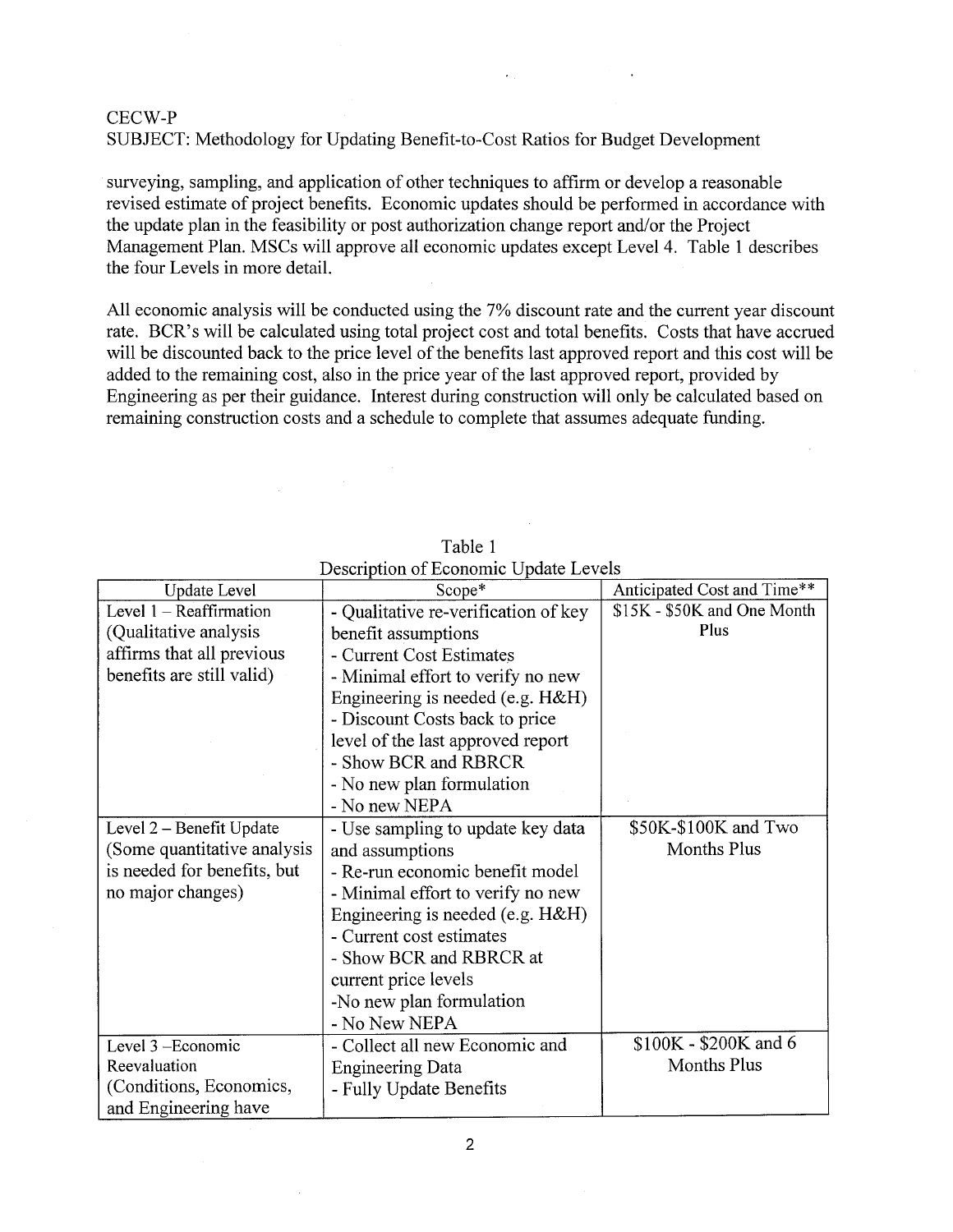# CECW-P SUBJECT: Methodology for Updating Benefit-to-Cost Ratios for Budget Development

| changed so significantly                                                                         | - Obtain Current Cost Estimates |                        |  |  |  |
|--------------------------------------------------------------------------------------------------|---------------------------------|------------------------|--|--|--|
| that full reanalysis is                                                                          | - Show BCR and RBRCR at         |                        |  |  |  |
| warranted)                                                                                       | current price levels            |                        |  |  |  |
|                                                                                                  | -No new Plan Formulation        |                        |  |  |  |
|                                                                                                  | - No new NEPA                   |                        |  |  |  |
| Level $4 - General$                                                                              | - Full reanalysis with new Plan | Over \$200K and 1-year |  |  |  |
| Reevaluation                                                                                     | Formulation                     | Plus                   |  |  |  |
| (Scope is beyond an                                                                              | - Follow ER 1105-2-100          |                        |  |  |  |
| economic update.)                                                                                |                                 |                        |  |  |  |
| *Generic scope. Actual process will vary by business line (see supplements 3-6).                 |                                 |                        |  |  |  |
| **These costs are simply estimates for economics and necessary support.                          |                                 |                        |  |  |  |
| These costs do not include funds for updating Cost Estimates.                                    |                                 |                        |  |  |  |
| Cost ranges may be exceeded depending on the level of Engineering detail required to support the |                                 |                        |  |  |  |
| economic analysis.                                                                               |                                 |                        |  |  |  |

4. Roles and Responsibilities. The economic update process will require careful coordination between multiple disciplines. The key project delivery team members in the process are project management, economics, and engineering, although this may expand depending on the complexity of the analysis. Each member has specific roles and responsibilities that critical for success.

District Programs and Project Management:

- Responsible for identifying the need to accomplish economic update within established timeframes.
- Responsible for tasking Planning and Engineering and Construction Divisions to determine appropriate level of detail needed and time/cost estimates.
- Responsible for securing funding and providing to Planning and Engineering and Construction.
- Responsibility for ensuring accurate completion of work, transmitting to the MSC and securing signatures for Supplement 2.

District Planning and Economics

- Responsible for complying with all policy and NEPA requirements.
- Responsible for ensuring appropriate level of economic update is conducted.
- Responsible for providing scope and cost of economic update in collaboration with Engineering and Construction Division.
- Responsible for all economic documentation to support effort.
- Responsible for Technical Certification of update by the district's Chief of Planning prior to submittal to District Quality Control (DQC)

District Engineering and Construction: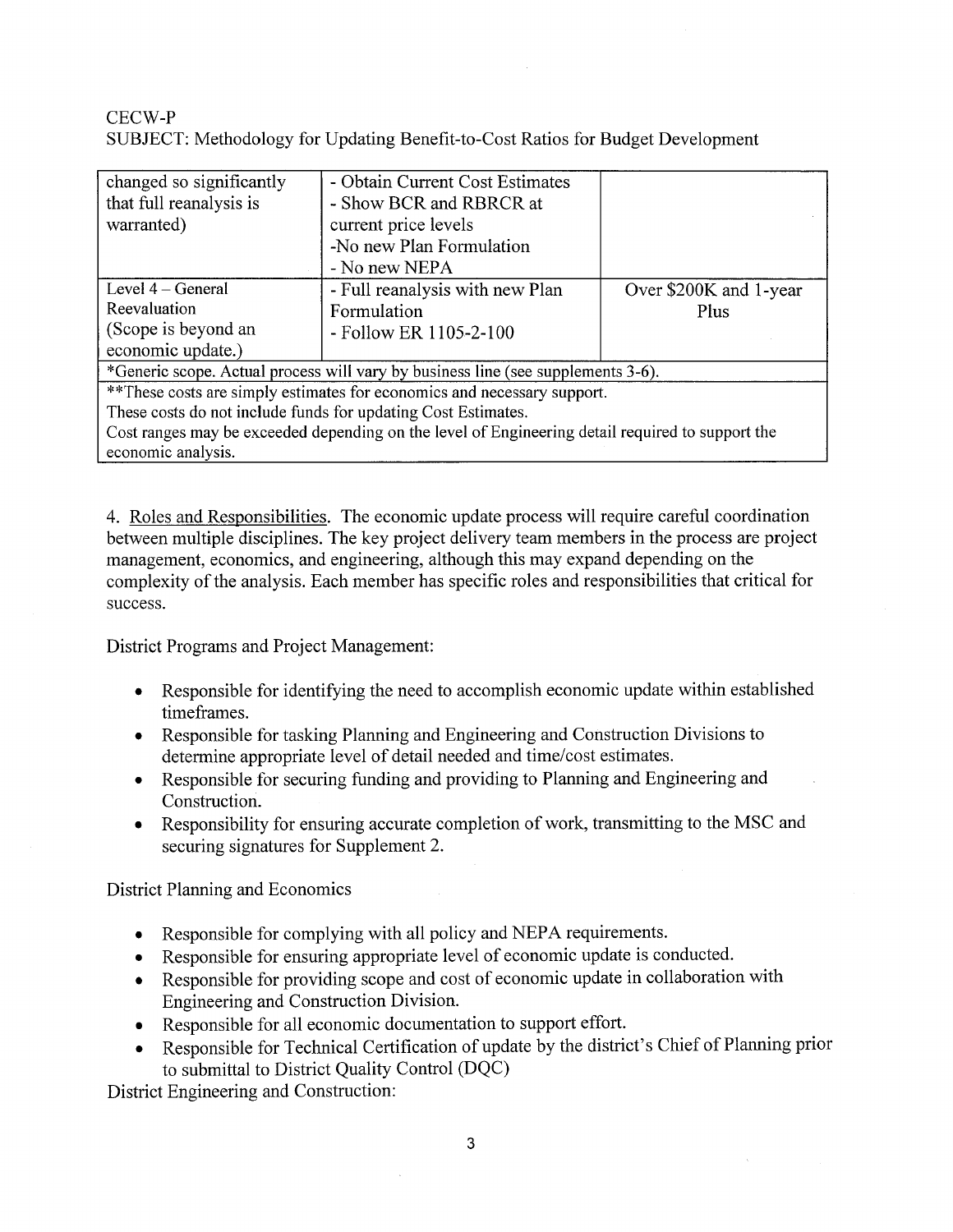SUBJECT: Methodology for Updating Benefit-to-Cost Ratios for Budget Development

- Responsible for providing current project cost estimates per ER 1110-2-1302.
- Responsible for providing the appropriate level of engineering support including scope and cost estimate in collaboration with Planning.

MSC Planning and Policy

- Responsible for review and approval (see Table 2 below).
- Oversee District implementation of policy and guidance.

HQ Planning and Policy

- Provide guidance and assistance to MSC Planning and Policy for execution of this BCR Update Methodology.
- Oversee MSC implementation of policy and guidance.

5. Model Certification. There may be cases where economic models used in the last approved report pre-date the current model review and approval requirements. If the benefits in the last approved report were based on an unapproved/uncertified model and the economic update is a Level 1 -3, then no new model review and certification requirements will be necessary. If the benefits in the last approved report were based on an unapproved/uncertified model and the economic update would warrant Level 4 analyses, then current guidance does apply and all review and certification requirements must be followed.

6. Review and Approval Requirements. Review of the economic updates will vary by level of complexity. Each of the levels requires District Quality Control (DQC) and MSC review. Level 4 is subject to all of the review requirements currently in force. Table 2 outlines the review requirements for each level. A district approval sheet (see supplement 2) must be signed by responsible **PDT** members.

| <b>Review and Approval Requirements</b> |             |                                           |            |           |  |  |  |
|-----------------------------------------|-------------|-------------------------------------------|------------|-----------|--|--|--|
| <b>Update Level</b>                     | <b>DQC</b>  | <b>ATR</b>                                | <b>MSC</b> | HQ        |  |  |  |
| <b>Level 1 - Reaffirmation</b>          | YES         | <b>MSC</b>                                | Review     | Policy    |  |  |  |
|                                         |             |                                           | &          | Oversight |  |  |  |
|                                         |             |                                           | Approves   |           |  |  |  |
| Level 2 - Benefit Update                | <b>YES</b>  | Done by Another District in               | Review     | Policy    |  |  |  |
|                                         |             | <b>MSC</b>                                | &          | Oversight |  |  |  |
|                                         |             |                                           | Approves   |           |  |  |  |
| Level 3 – Economic                      | <b>YES</b>  |                                           | Review     | Policy    |  |  |  |
| <b>Reevaluation</b>                     |             | Done by Another District in<br><b>MSC</b> | &          | Oversight |  |  |  |
|                                         | Approves    |                                           |            |           |  |  |  |
| Level 4 - GRR                           | ${\rm YES}$ | EC 1165-2-209                             | Review     | Approves  |  |  |  |

| Table 2 |  |                                  |  |
|---------|--|----------------------------------|--|
|         |  | Review and Annroval Requirements |  |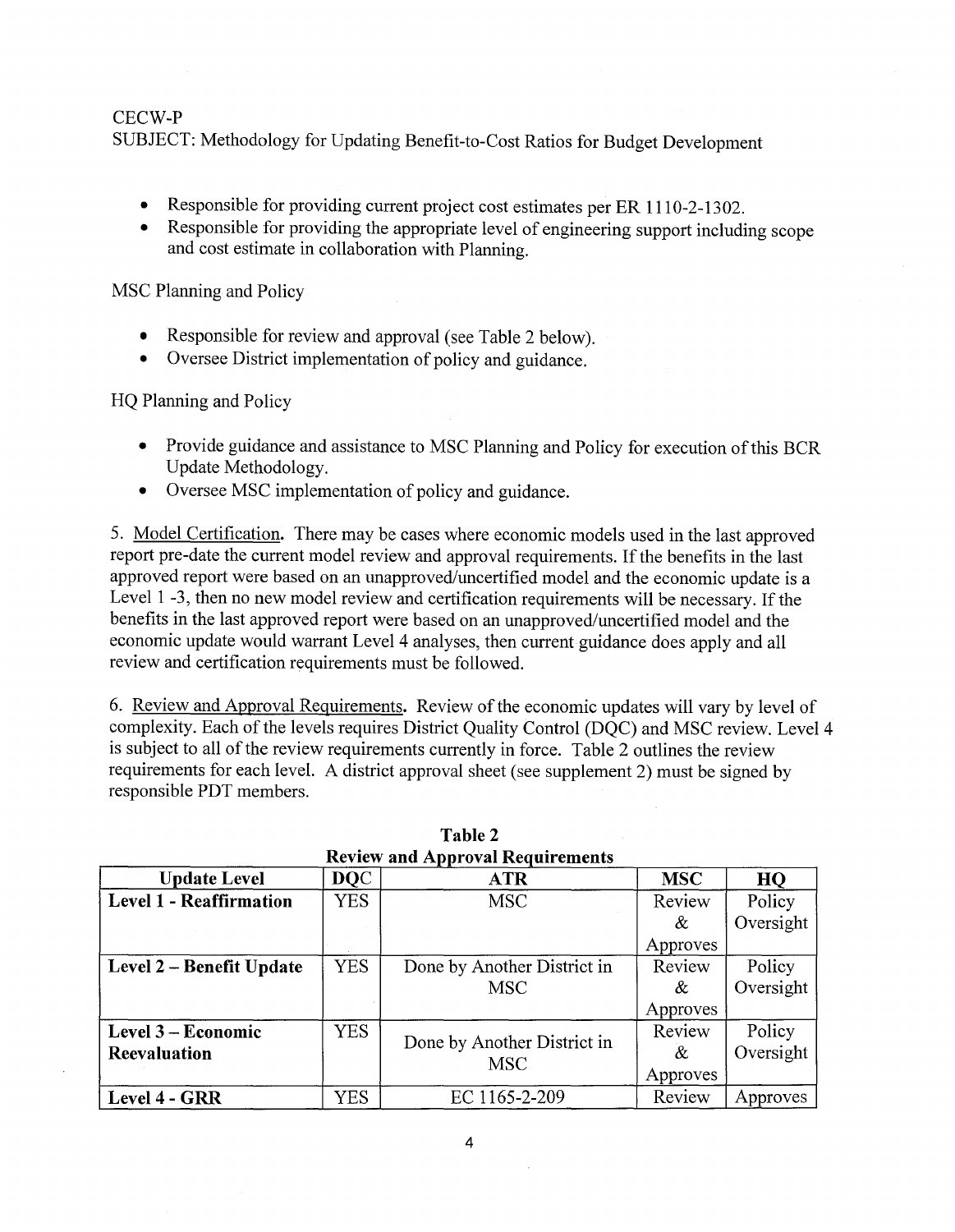SUBJECT: Methodology for Updating Benefit-to-Cost Ratios for Budget Development

## SUPPLEMENT 1 - REPORT REQUIREMENTS

- 1. LEVEL 1 Reaffirmation Report
	- Clearly document authority;
	- Clearly document scope has not changed since last approved report (i.e. still within Chief's discretionary authority);
	- Clearly document all of key economic (benefit) assumptions;
	- Clearly document, through qualitative analysis, that key assumptions have not change since last approved report;
	- Clearly document that engineering does not need updating (e.g. H&H) *if there is a need, go to at least Level 3;*
	- Display benefits at price level of last approved report;
	- Display updated costs;
	- Discount costs back to price level of last approved report;
	- Display BCR and RBRCR for both current discount rate and 7-percent discount rate;
	- Recalculate 902 Limit and display all of the required tables and fact sheets in Appendix GofER 1105-2-100;
	- Signed District Approval Sheet (see supplement 2).
- 2. LEVEL 2 Benefit Update Report
	- Clearly document authority;
	- Clearly document scope has not changed since last approved report (i.e. still within Chief's discretionary authority);
	- Clearly document all of key economic (benefit) assumptions;
	- Clearly document changes in economic assumptions
		- o Use sampling to update economic data .
		- oRe-run economic model to update benefits to current price level;
	- Clearly document that Engineering does not need updating (e.g. H&H) *if there is a need, go to at least Level 3;*
	- Display benefits at current price levels;
	- Display updated costs;
	- Display BCR and RBRCR for both current discount rate and 7-percent discount rate;
	- Recalculate 902 Limit and display all of the required tables and fact sheets in Appendix GofER 1105-2-100;
	- Signed District Approval Sheet (see supplement 2).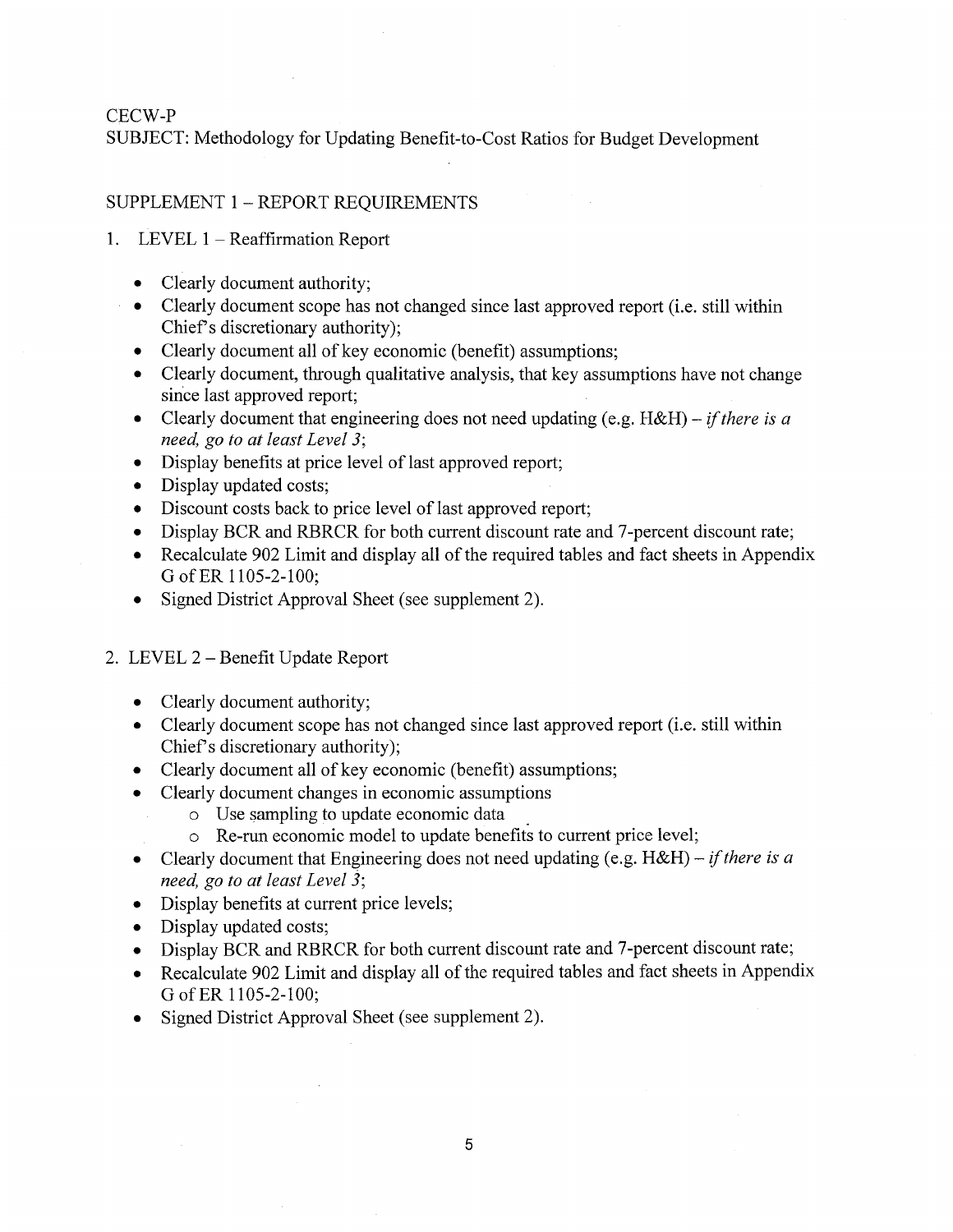SUBJECT: Methodology for Updating Benefit-to-Cost Ratios for Budget Development

3. LEVEL 3 - Economic Reevaluation Report (ERR)

- Clearly document authority;
- Clearly document scope has not changed since last approved report (i.e. still within Chief's discretionary authority);
- Clearly document all of key economic (benefit) assumptions;
- Collect all necessary economic and engineering data for full reassessment of benefits;
- Re-run economic model using updated economic and engineering data;
- Display benefits at current price levels;
- Display updated costs;
- Display BCR and RBRCR for both current discount rate and 7-percent discount rate;
- Recalculate 902 Limit and display all of the required tables and fact sheets in Appendix GofER 1105-2-100;
- Signed District (see supplement 2).

4. LEVEL 4 - General Reevaluation Report (GRR)

• Follow ER **1105-2-100**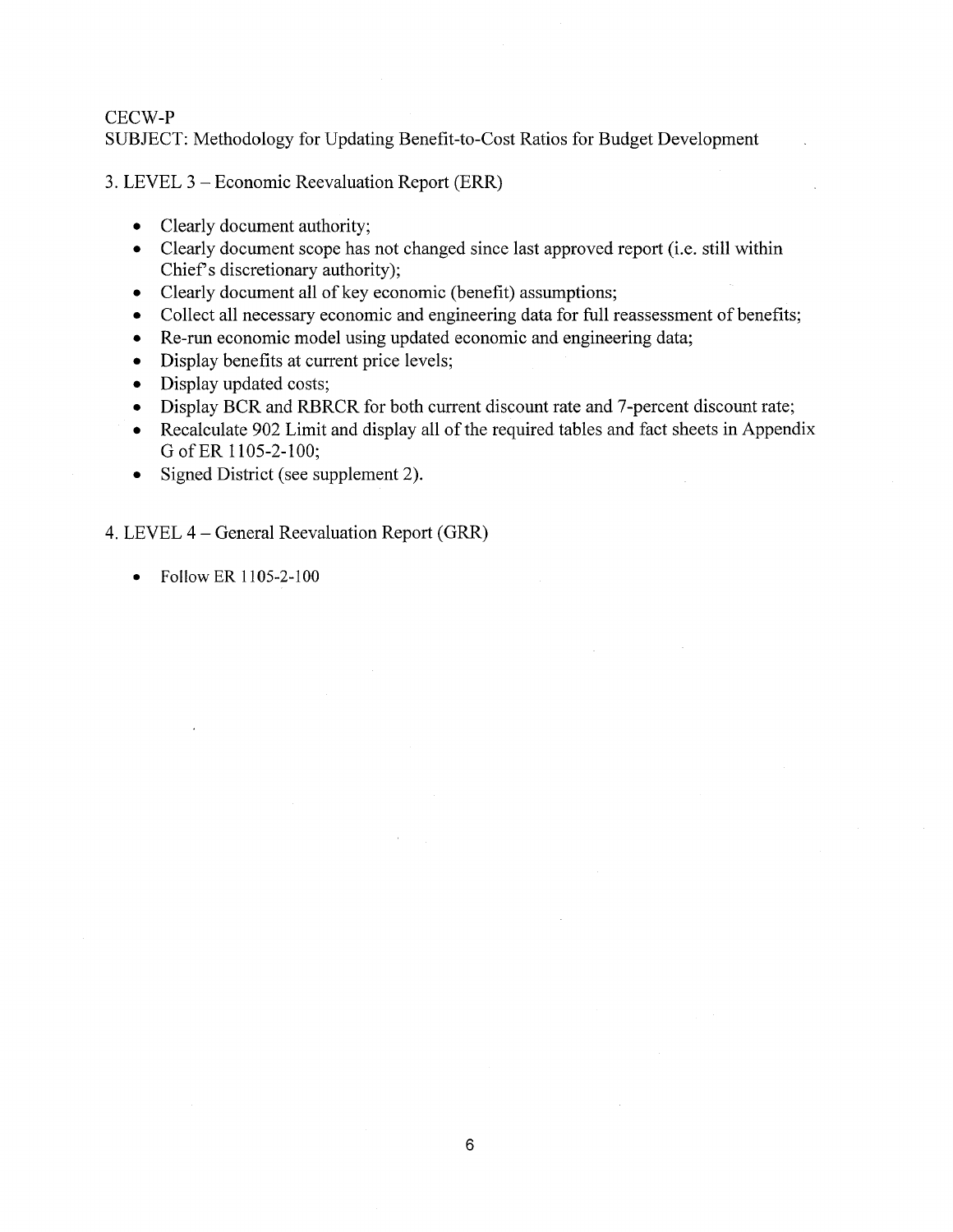# CECW-P SUBJECT: Methodology for Updating Benefit-to-Cost Ratios for Budget Development

# SUPPLEMENT 2 - EXAMPLE OF DISTRICT APPROVAL SHEET

We submit and certify that all of the requirements for this (insert Level) analysis have been fulfilled and the report is in compliance to support budgetary development. The benefits have been calculated and documented as warranted for this analysis, all of the costs are current per ER 1110-2-1302 and the remaining work is in compliance with Section 902 ofthe Water Resources Development Act of 1986, if applicable, and all of the review requirements required for this (insert Level) analysis have been met and documented.

| Project Manager                                 | Date |
|-------------------------------------------------|------|
| <b>District Economist</b>                       | Date |
|                                                 |      |
| District Planning Chief                         | Date |
| District Engineering Chief                      | Date |
| Deputy District Engineer for Project Management | Date |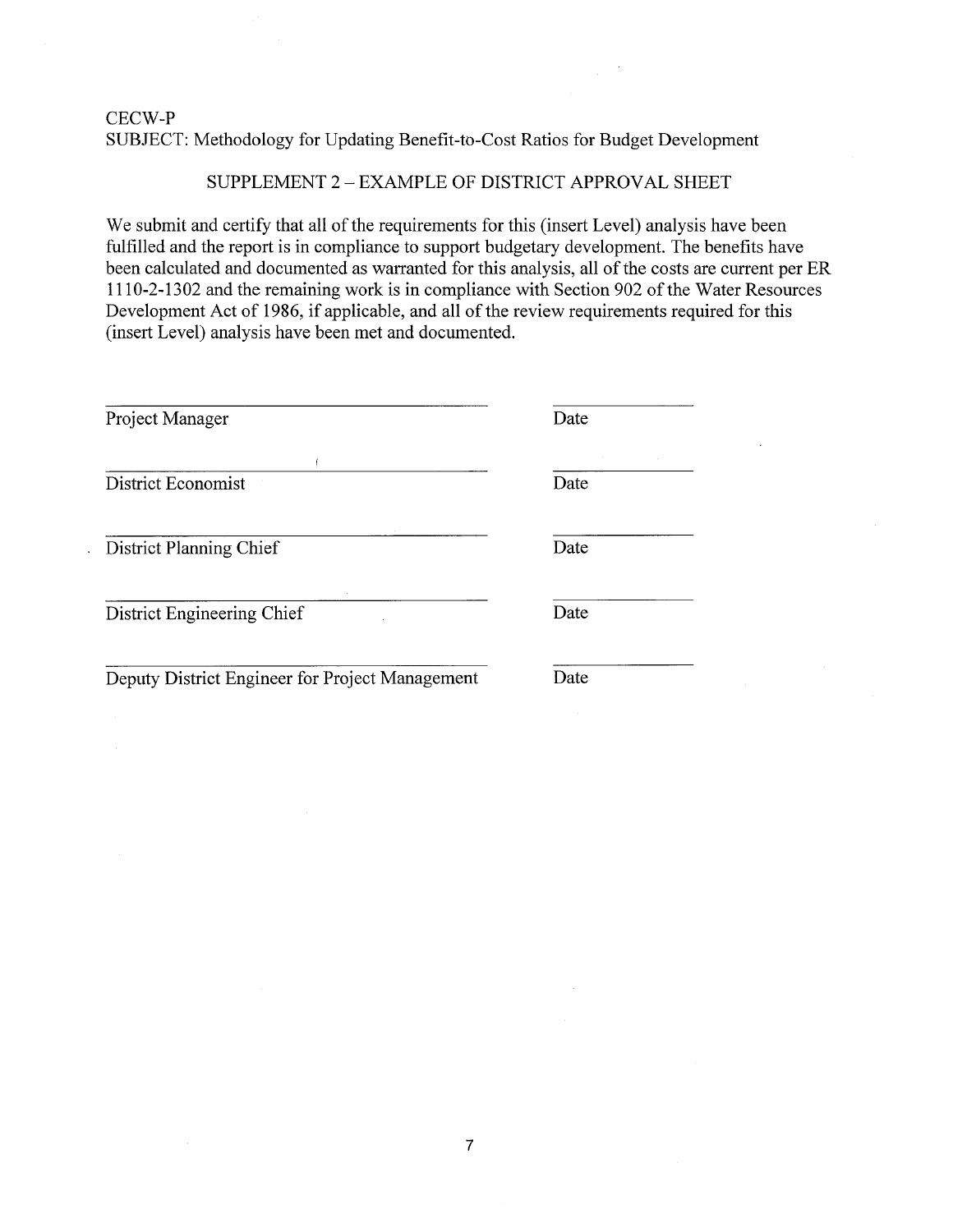## SUBJECT: Methodology for Updating Benefit-to-Cost Ratios for Budget Development

### SUPPLEMENT 3 - FLOOD RISK MANAGEMENT REQUIREMENTS

This section describes in further detail the process, requirements and factors used to determine update level, defined generically for all business lines in the update methodology and supplements 1 and 2, specifically to Flood Risk Management. Each level should be considered a progression based on required data needs to fill gaps in the basic analysis. If an initial reaffirmation shows that with little effort that the previous benefits are still valid, a Level 1 analysis should be sufficient. But if significant changes have occurred, a higher level should be completed. The following factors should be considered when determining the level of update required:

- Number of years since last official document, lack of available data, approved modeling or current methodology (risk-based for example)
- Changes in land use within the study area (Flood consequences may have/will shortly change)
- Urban: Changes in structure inventory: new growth, decline, demolition, conversion
- Agriculture: quick comparisons of potential changes in crop acreages or yields
- Project cost and /or project scope greater than 20%
- Lack of available data
- New development requirements, zoning, prohibitions
- Changes in existing conditions due to experienced storm events and *lor* unmet nourishment needs
- Unrepaired damage to existing protective structures, public and private
- Have assumptions significantly changed based on experienced flooding events or modeling for the damage mechanisms of inundation
- Have any of the hydrologic, hydraulic or geo-technical assumptions significantly changed
- Is current economic modeling or methodology risk based
- BCR Factor projects with high BCR's have much lower risk in terms of sensitivity to time changes. Low BCR's should focus on greater detail analysis to major benefit categories
- Risk of exceeding 902 limit
- Percent of project complete
- Significant changes in project features, project deviation, performance, residual risk.
- Effects of Relative Sea Level Rise

Level 1 - If there are no significant changes in these factors, a Level 1 Reaffirmation Report, consistent with the descriptions in Table 1, should be performed. No modeling updates required, simple comparison of major benefit category values should be used to update benefits. Use standard spreadsheets to compute new BCR metrics.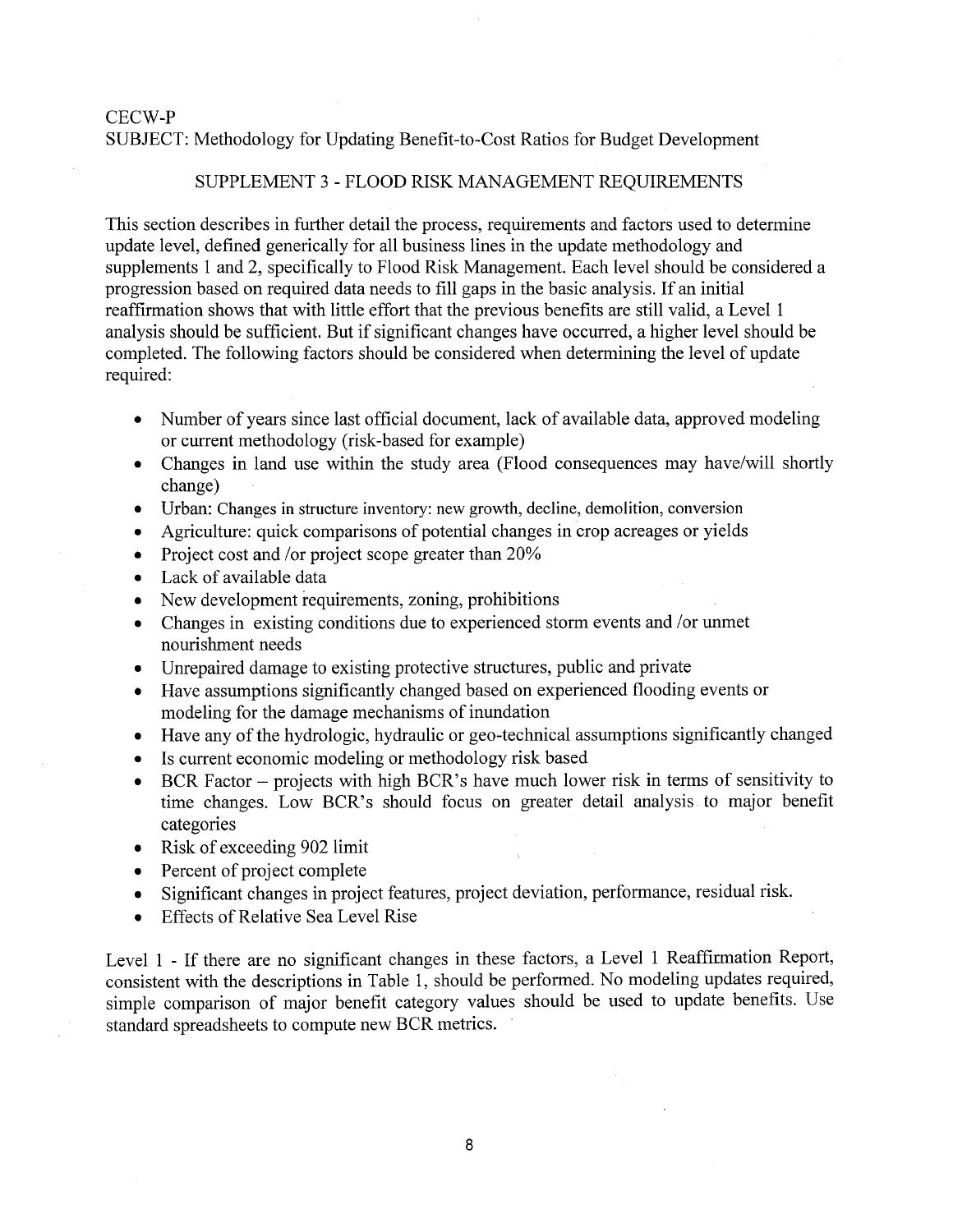# SUBJECT: Methodology for Updating Benetit-to-Cost Ratios for Budget Development

Level 2 - If changes in economic parameters, value of damageable property and other factors that could change the benefits have occurred, a Level 2 updated is required. Limited model adjustments to account for these changes may be required.

- Urban structural inventory revisions use of sampled field inspections, mapping such as Google Earth, and spot checks could be made to determine that land uses are consistent with the last official document. The basic procedure to revise damages could include revaluation for a stratified sample of existing residential and non-residential structures by basic uses, adopting revised representative depth-damage functions (such as found in EGM# 04-01) and current findings that may show a change in benefits.
- Agricultural crop pattern, costs of production and yield revisions sources of information: county annual agricultural crop reports and crop enterprise budget reports.
- If a certified or approved model was used to derive benefits, the most recent approved version of the model should be used with limited additional adjustments such as valuations to current levels.

Valuation adjustments: IfHEC-FDA was used for the last approved benefit analysis, revising by reach/impact area and by damage category can be done simply by either modifying the exported/imported inventory or by adjusting price levels by category and reach. Use a valuation service such as Marshall and Swift, RS Means or discussions with county tax assessor or appraisers to determine changes in your sample set. Re-compute stage-damage functions with the revised values/inventory. Evaluate EAD for with and without project conditions to determine flood damage reduction benefits. Concentrate the effort on the major categories. The analysis should not require anything more than price adjustments for minor categories such as roads and autos that provide less than ten percent of expected annual damages. The goal is to reaffirm that the initial investment decision was sound not to complete new plan formulation.

Level 3 - If a Level 1 determines that there have been significant changes in without project conditions or difficulty in reproducing base data (such as inventory or floodplains), then a more detailed reevaluation may be required. One reason may be due to the length of time since original analysis. While the Level 3 Economic Reevaluation Report is not a reformulation, it may require more time and effort than the first two Levels. The detail of analysis of the Level 3 is not intended to be equivalent to a new feasibility study or decision document. The goal is still to focus on those categories and changes that may possibly have significant impact on the current benefit analysis. Possible re-analysis steps that may require additional effort:

• New floodplains – either changes in hydrology or hydraulics may require development of new water surface profiles, inundation layers and/or flood depths. Consideration should be made to level of detail needed to confirm benefits making reasonable assumptions. If changes can be identified as a relative shift in exceedance probability, consideration of simple adjustments to exceedance probability-discharge or stage may reduce the time and effort. The district's Engineering Division Chief should approve adequacy of detail with District Quality Control (DQC) determining level required in coordination with PDT.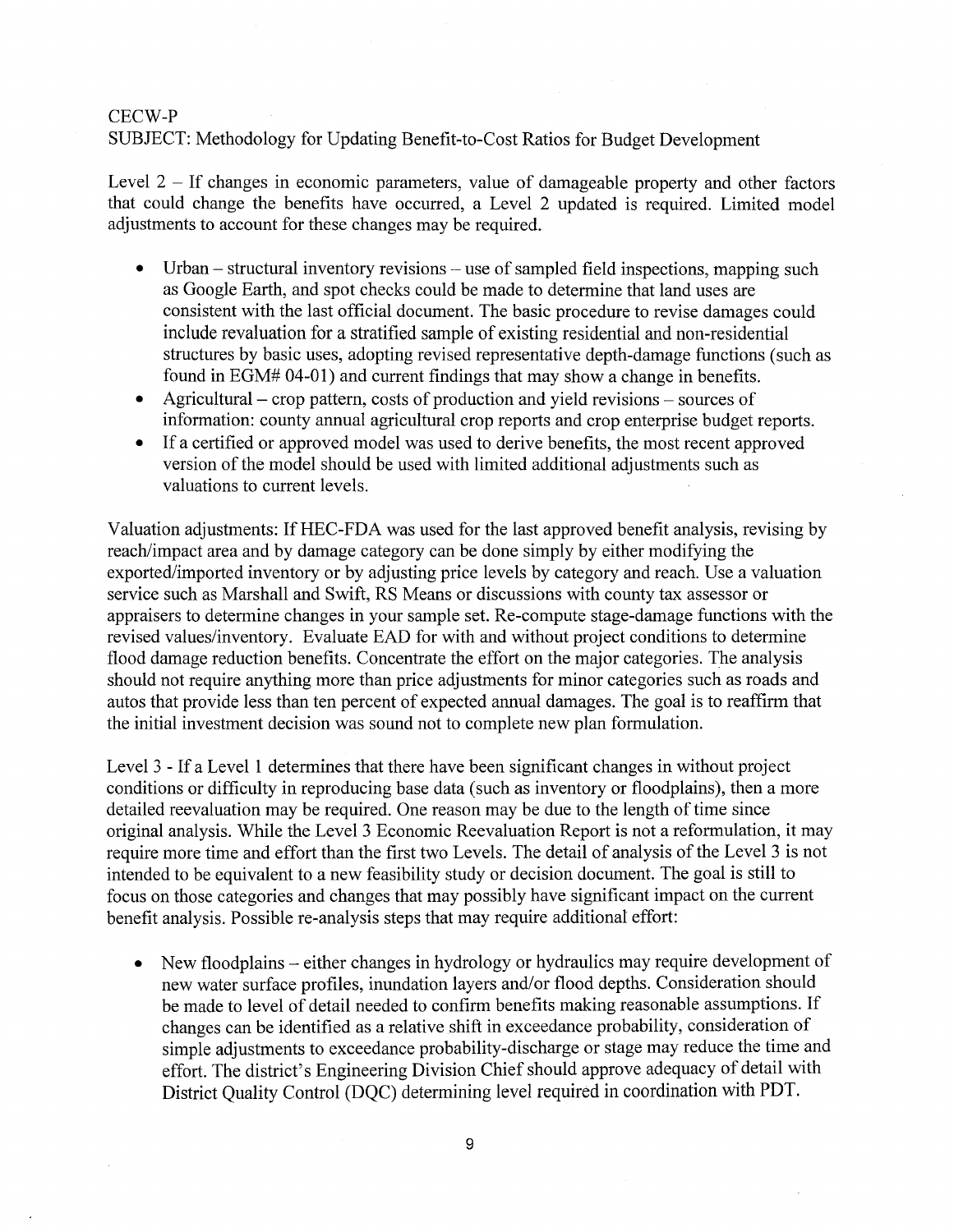SUBJECT: Methodology for Updating Benefit-to-Cost Ratios for Budget Development

- Economic Structural Inventory several issues may require new economic inventory. The original data may not be spatial or in electronic form. The new flood plains may create a greater areal extent than covered in the original analysis. Or there could be significant changes in structures or development in specific areas. The development of the revised inventory should use sampling for valuation as much as is reasonable given the level of investment. Use GIS and available populated databases as much as possible, parcel data, existing reports. Be wary of new growth, making sure to be consistent with WRDA 1990 Section 308 (Flood Plain Management). Concentrate on categories that were predominant in the original study and indentify any changes in land use or strategic infrastructure within the flood plain.
- Agricultural damages if acreages have big changes due to either urbanization or larger areal extent, additional analysis beyond the Level I may be warranted. Important consideration should be what percentage of total damages is from crop loss to determine level of detail. In addition to sources of data described in Level I analysis, spatial acreage can be found from USDA: http://www.nass.usda.gov/research/Cropland/

Flood Risk Management Reporting

In addition to the Reporting Requirements found in Supplement 1, the following Flood Risk Management metrics should be included in Level 2 and 3 reports to define effectiveness and residual risk:

- Display of Residual Risk as require in ER 1105-2-101
- Population at risk within the mean 1% flood plain under with and without project conditions
- Mean single event damages for various events (example 10%, 2%, 1%, and 0.2%) under both with and without project conditions
- Average Annual Damages under both with and without project conditions
- Significant changes to structures, either in value or use and changes in critical infrastructure

Level 4 - If there is an indication that the scope of the project has significantly changed, costs are approaching the 902 limit or reformulation may be required, then a General evaluation report (GRR) should be conducted following (See ER 1105-2-100 Appendix G).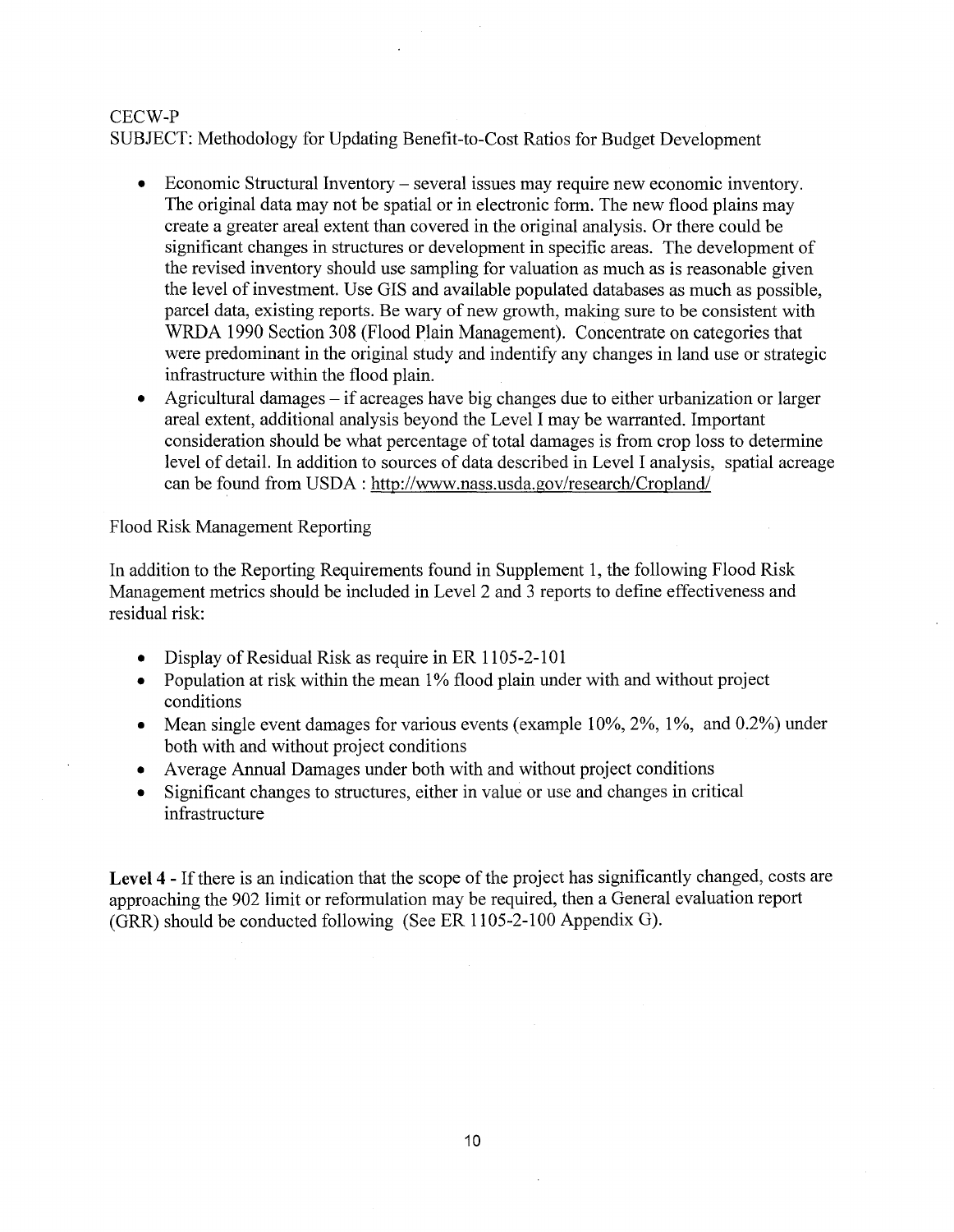# SUBJECT: Methodology for Updating Benefit-to-Cost Ratios for Budget Development

### SUPPLEMENT 4 - DEEP DRAFT NAVIGATION REQUIREMENTS

This section will describe in further detail the process, requirements and factors used to determine update level, defined generically for all business lines in the update methodology and supplements 1 & 2, specifically to Deep Draft Navigation. Each level should be considered a progression based on required data needs to fill gaps in the basic analysis. If an initial reaffirmation shows that with little effort that the previous benefits are still valid, a level 1 analysis should be sufficient. But if significant changes have occurred, a higher level should be completed.

The following factors should be considered when determining the level of update required:

- Number of years since last official document, lack of available data, approved modeling or current methodology (risk-based for example)
- Changes in industries and vessels using the federal channels within the study area
- Changes in commodity movements: changes in type or volume of commodities being handled through the port, imports or exports,
- Have any of the hydrologic, hydraulic or geo-technical assumptions significantly changed
- Risk of exceeding 902 limit
- Percent of project complete
- Changes to disposal areas or laws and policies that that might impact areas planned to be used for construction, long term Operations and Maintenance
- Changes in project features, project deviation, performance, residual risk, or number of shippers using the port facilities.
- Effects of Relative Sea Level Rise

Level 1 - If there are no significant changes in these factors, a Level 1 Reaffirmation Report consistent with the descriptions in Table 1 and Supplement 1, should be performed. No modeling updates required, simple comparison of major benefit category values should be used to update benefits. Use standard spreadsheets to compute new BCR metrics.

Level 2 - Unlike Level 1, this effort will present updated benefits at current price levels. Level 2 is triggered when there are moderate changes to the factors above, but the majority of the assumptions for benefits are still applicable. For example, there is a new commodity movement but the vast majority of the movements in the last approved report are still viable.

Level 3 - Major effort triggered by significant differences in projected and actual traffic. This economic update is limited to re-evaluation of the recommended plan, no reformulation will be conducted.

Possible events that may require Level 3 effort:

- New trade routes have been developed since the last report was accomplished
- New Port Users or loss of historic port users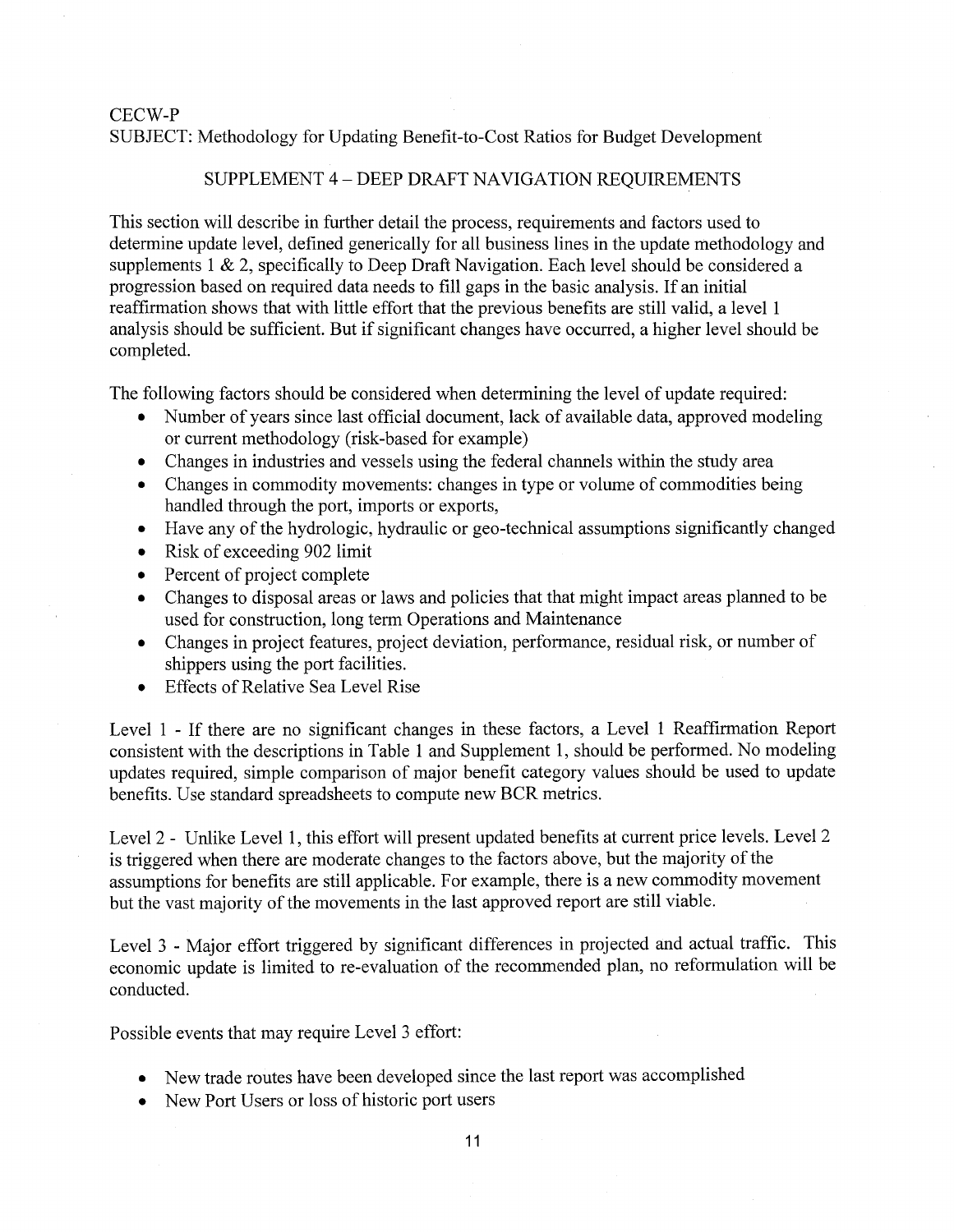SUBJECT: Methodology for Updating Benefit-to-Cost Ratios for Budget Development

- Changes in hydrology or hydraulics may require reassessment of hydrodynamic modeling. Consideration should be made to level of detail needed to confirm benefits making reasonable assumptions
- Types and Tonnages of Commodities being moved through port several issues may require new economic inventory. The data may not be in electronic form. The new port hinterland may create a greater areal extent than covered in the original analysis. Or there could be significant changes in industry or development in specific areas.
- The development of the revised Commodity forecast should use sampling as much as is reasonable given the level of investment. Concentrate on categories that were predominant in the original study and indentify any changes in major benefitting commodities.

Level 4 - If there is an indication that the scope of the project has significantly changed, costs are approaching the 902 limit or reformulation may be required, then a General evaluation report (GRR) should be conducted following (See ER 1105-2-100 Appendix G).

SUPPLEMENT 5 - COASTAL STORM RISK MANAGEMENT REQUIREMENTS

The degree of changes, since the last approved report, in any of the following list of factors will determine the appropriate level of economic updating to be employed. The degree of change, if any, will be determined by the project economist and when necessary in consultation with the PM and PDT. Levels of change are characterized as:

The following factors should be considered when determining the level of update required:

- Number of years since last official document, lack of available data, approved modeling or current methodology (risk-based for example)
- Changes in land use within the study area (flood and erosion consequences may have/will shortly change)
- Changes in structure inventory: new growth, decline, demolition, conversion
- Project cost and /or project scope greater than 20%
- Lack of available data
- New development requirements, zoning, prohibitions
- Changes in existing conditions due to experienced storm events and /or unmet nourishment needs
- Unrepaired damage to existing protective structures, public and private
- Have assumptions significantly changed based on experienced storm events or modeling for the damage mechanisms of inundation, waves and erosion
- Have any hydrologic, hydraulic, coastal engineering, geo-technical, environmental, or cost assumptions significantly changed
- Is current economic modeling or methodology risk based
- Recreation: Changes in dry beach area, visitation, access, projections, environmental factors, prohibitions, unit day values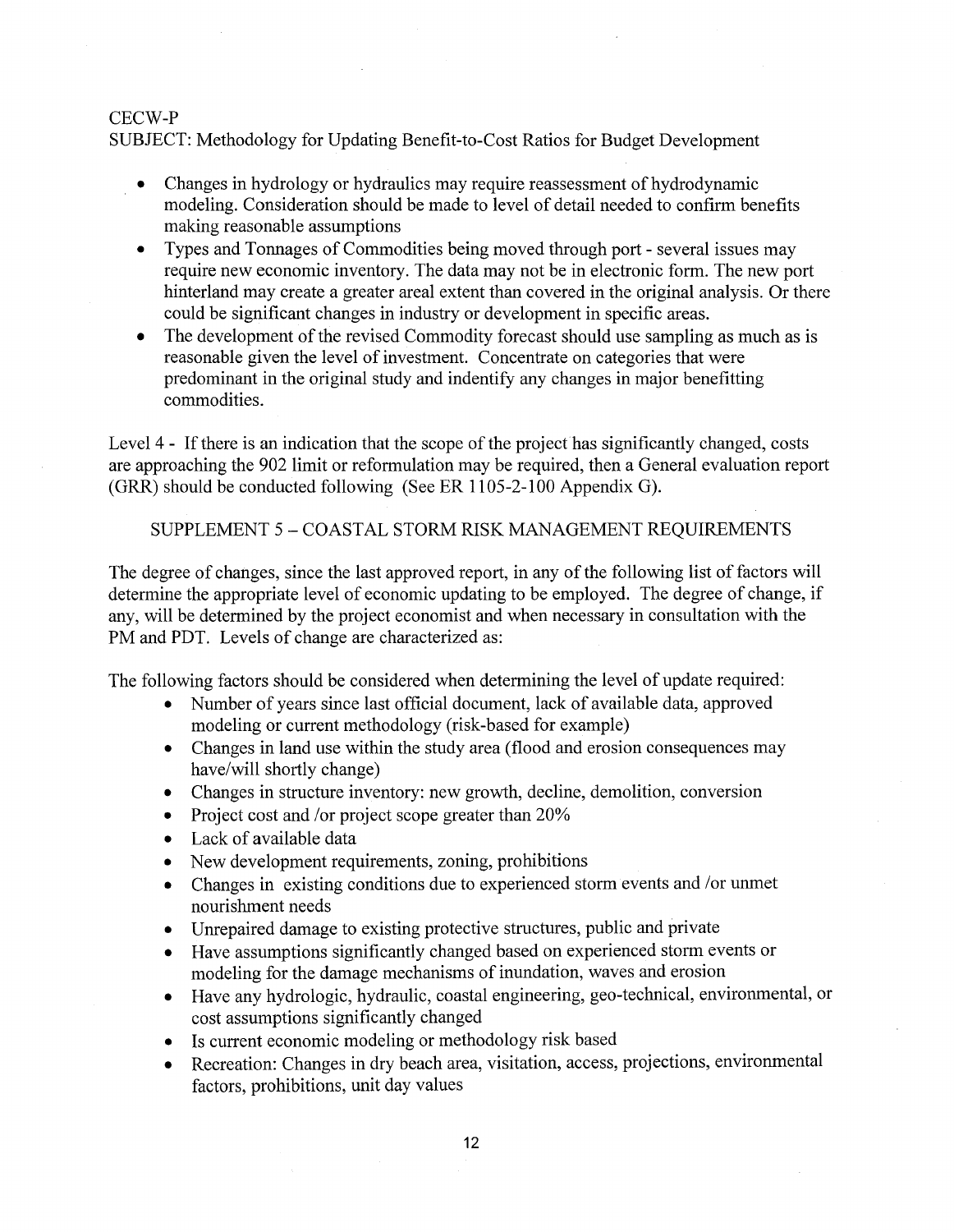SUBJECT: Methodology for Updating Benefit-to-Cost Ratios for Budget Development

- BCR Factor projects with high BCR's have much lower risk in terms of sensitivity to time changes. Low BCR's should focus on greater detail analysis to major benefit categories
- Risk of exceeding 902 limit
- $\bullet$  Percent of project complete
- Significant changes in project features, project deviation, performance, residual risk.
- Effects of Relative Sea Level Rise

Level 1 - If there are no significant changes in these factors, a Level 1 Reaffirmation Report consistent with the descriptions in Table 1 and Supplement 1, should be performed. No modeling updates required, simple comparison of major benefit category values should be used to update benefits. Use standard spreadsheets to compute new BCR metrics.

Level 2 - Unlike Level 1, this effort will present updated benefits at current price levels. Level 2 is triggered when there are moderate changes to the factors above, but the majority of the assumptions for benefits are still applicable. For example, there have been significant changes, since the last approved report, to the economic inventory or a storm or hurricane has hit the area.

Level 3 - Major effort triggered by significant differences in the above factors. This economic update is limited to re-evaluation of the recommended plan, no reformulation will be conducted.

Level 4 - If there is some indication that the scope of the project has significantly changed, costs are approaching the 902 limit or reformulation may be required, then a General evaluation report (GRR) should be conducted (See ER 1105-2-100 Appendix G).

# SUPPLEMENT 6 - INLAND NAVIGATION REQUIREMENTS

The Planning Center of Expertise for Inland Navigation (PCXIN) and its virtual resources will be responsible for production and agency technical review for all inland navigation economic updates to ensure consistency and accuracy in the computations. The level of detail for economic updates may fall within three tiers depending on comparison of changes in conditions between the time of the last approved document and current conditions (Tier 4 is beyond the scope of an economic update). The PCXIN will determine the appropriate level of detail and update methodology. Factors that will be considered in determining level of detail include but are not limited to the following:

- Number of years since last official document, lack of available data, approved modeling or current methodology (risk-based for example)
- Methodology and level of detail of previous report
- Changes in traffic at the project under consideration
- Commodity movements: changes in type or composition of commodities moved through the project
- Changes in the project performance or reliability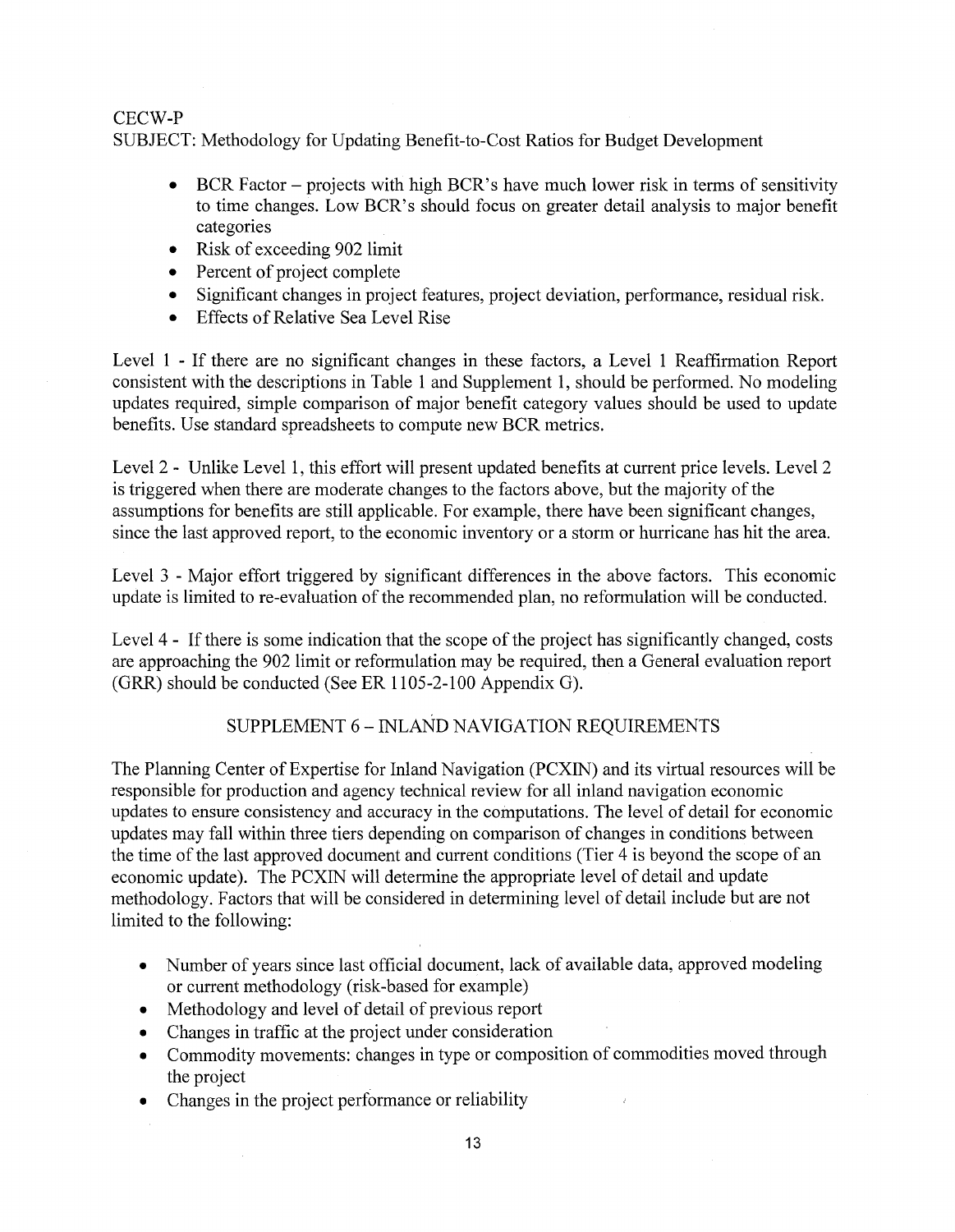SUBJECT: Methodology for Updating Benefit-to-Cost Ratios for Budget Development

- Risk of exceeding 902 limit
- Percent of project complete

Level 1 - Minimum effort if there is no evidence to suggest significant changes in the benefits of the project. For navigation projects, the most significant and obvious change would be an increase or decrease in traffic. If there is no marked change in traffic, then the level 1 effort is warranted. For example, if current annual traffic does not significantly deviate from the projected annual taking into account normal variations due to business cycles and weather, then a level 1 update is suggested. The economics will be evaluated based on the benefits in the latest approved document and current cost estimates prepared in compliance with ER 1110-2-1302. The economic update will be restricted to a cursory re-evaluation of the approved project and of the categories of benefits used in the approved report. Once the benefits have been validated, they will be compared to the current cost estimate deflated to the benefits' price level.

Level 2 - Unlike Level 1, this effort will present updated benefits at current price levels. Level 2 is triggered when there are moderate changes to the factors above, but the majority of the assumptions for benefits are still applicable. For example, there is a new commodity movement but the vast majority of the movements in the last approved report are still viable. Level 2 effort would update the benefits by evaluating the assumptions and using current levels of traffic and transportation costs. It is not a recalculation of benefits but an updating of benefits based on available data.

Level 3 - Major effort triggered by significant differences in projected and actual traffic. This economic update is limited to re-evaluation of the recommended plan, no reformulation will be conducted.

• Traffic. The most recent five year traffic volumes at the project and/or system will be averaged and substituted for the forecasted volume of traffic in the current year. The forecasted growth rate from the current year from the approved report will be applied to the current traffic to yield new traffic forecasts.

• Capacity. The updated traffic forecasts will be compared to the estimated capacity of the project to determine if waterway transit times would differ from those in the authorized report. If current traffic is plus or minus 10% of the current year's forecasted traffic, then delay reduction benefits will have to be recomputed for updating purposes. The delay reduction benefits is the WOPC to WPC difference in an average tow delay multiplied by the hourly tow cost for each tow transiting the project The last approved report WOPC and WPC streams of equilibrium tonnage, average tow delays, number of tows, and hourly tow cost. The tonnages and delays would be adjusted to current levels, along with an updated hourly tow cost. The adjusted cash flows will be amortized to compute average annual benefits.